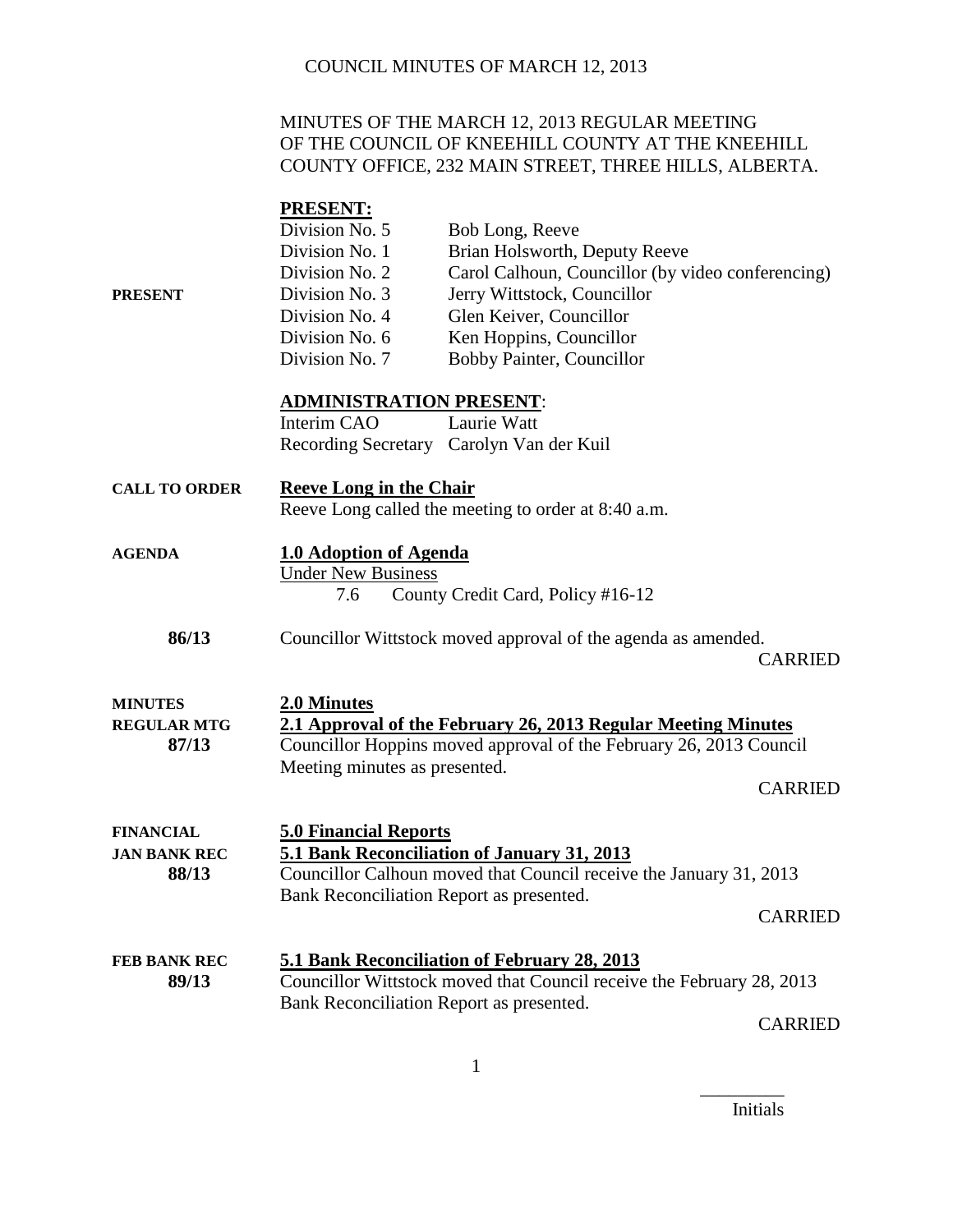| <b>OLD BUSINESS</b><br><b>BYLAW #1654</b><br>90/13  | <b>6.0 Business Arising from Previous Minutes</b><br>6.1 Inter-Municipal Assessment Review Board Bylaw #1654<br>Councillor Holsworth moved third reading of Bylaw #1654. This being a<br>bylaw to establish an Inter-Municipal Assessment Review Board with the<br>Town of Trochu, Town of Three Hills, Village of Carbon, Village of<br>Linden, Village of Acme, Village of Elnora and Kneehill County.<br><b>CARRIED</b> |
|-----------------------------------------------------|----------------------------------------------------------------------------------------------------------------------------------------------------------------------------------------------------------------------------------------------------------------------------------------------------------------------------------------------------------------------------------------------------------------------------|
| <b>NEW BUSINESS</b><br><b>GRANT WRITER</b><br>91/13 | <b>7.0 New Business</b><br><b>7.3 Grant Writer Funding</b><br>Councillor Hoppins moved that Council approve the additional funding to<br>the Kneehill Regional Partnership Grant Writer position with or without<br>the contribution of the Village of Acme.<br><b>CARRIED</b>                                                                                                                                             |
| <b>COMM GRANT</b><br>92/13                          | <b>7.4 Community Grant to Non-Profit Organizations</b><br>Reeve Long moved that Council request the return of the 2013<br>Community Grant money from the Three Hills Arena Completion Society,<br>totaling \$5,000.00 and that the Town of Three Hills reapply for funding in<br>the second round of 2013.<br><b>CARRIED</b>                                                                                               |
| <b>KHILL HIST SOC</b><br>93/13                      | <b>7.5 Kneehill Historical Society Spring Banquet</b><br>Councillor Calhoun moved that Council authorize the attendance of the<br>Reeve at the Kneehill Historical Society's Annual Spring Supper and<br>Evening of Entertainment on Saturday, April 6 <sup>th</sup> , 2013.                                                                                                                                               |
| 94/13                                               | Councillor Wittstock moved a friendly amendment to Motion 93/13, that<br>Council also approves to donate a door prize to the event.<br><b>CARRIED</b>                                                                                                                                                                                                                                                                      |
|                                                     | Debi Moon, reporter for the Capital, entered the meeting at 8:53 a.m.                                                                                                                                                                                                                                                                                                                                                      |
| 95/13                                               | <b>CNTY CREDIT CARD 7.6 County Credit Card</b><br>Reeve Long moved that Council approve increasing the limit of the<br>Interim CAO credit card to \$9000.00 (nine thousand dollars), until a new<br>Chief Administrative Officer has been appointed by Council.<br><b>CARRIED</b>                                                                                                                                          |
|                                                     | The meeting recessed from 8:58 a.m. to 9:00 a.m.                                                                                                                                                                                                                                                                                                                                                                           |

Initials

\_\_\_\_\_\_\_\_\_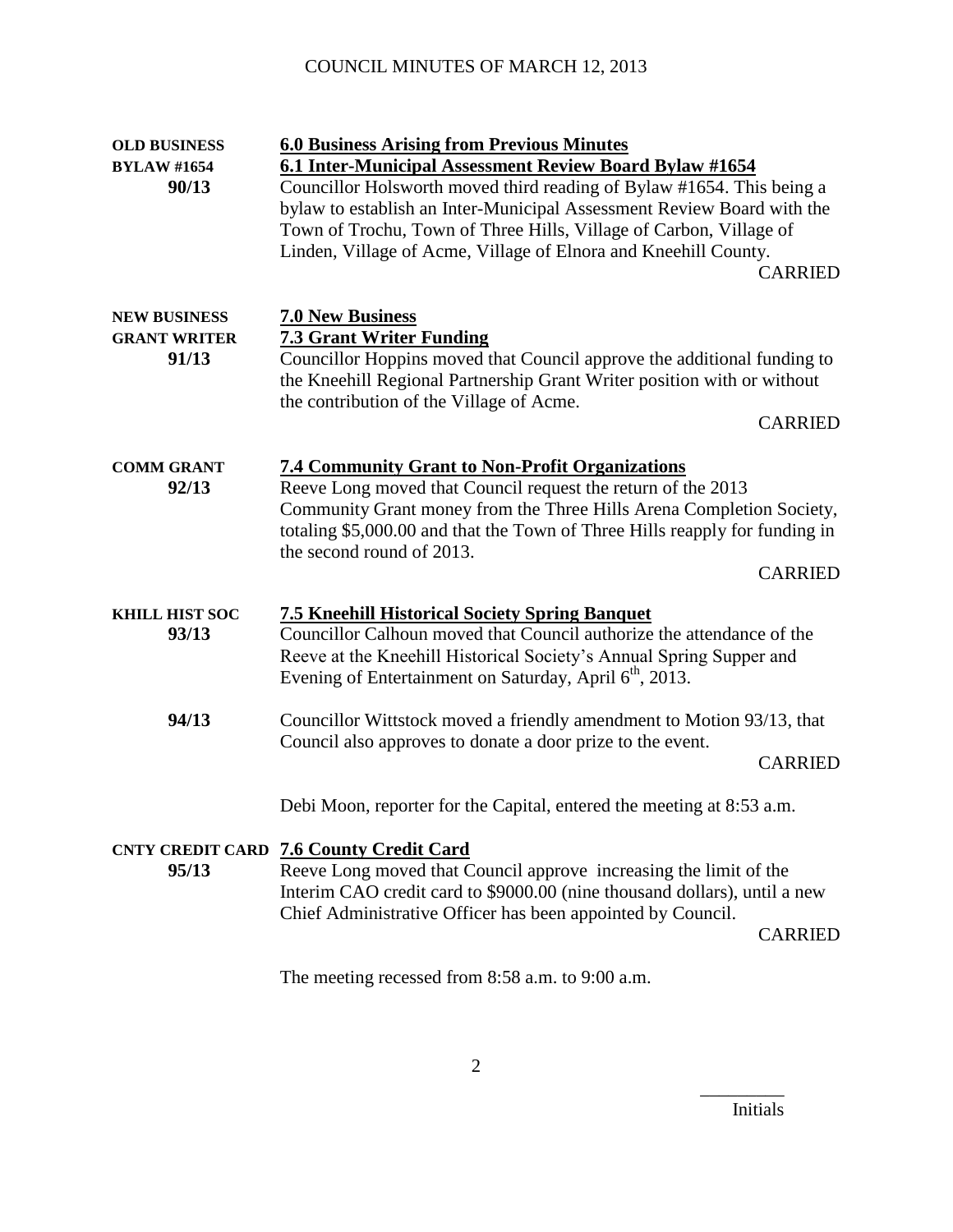### COUNCIL MINUTES OF MARCH 12, 2013

Pete McRae, Director of Operations, Brandy Hay Evans, Operations Executive Assistant, and Mike Morton, Director of Finance were present when the meeting reconvened.

On behalf of Council, Reeve Long presented Mike Morton with a letter of congratulations in achieving his Certified General Accountant designation.

Mike Morton left the meeting at 9:06 a.m.

# **OPERATIONS 4.0 Operations 4.1 Operations Summary OPR SUMMARY** Pete McRae presented the Operations Report comprised of Transportation (Roads), Water and Miscellaneous updates.

**96/13** Councillor Holsworth moved that Council receive the Operations Summary report as presented.

CARRIED

### **H20 WELL DECOM 4.2 Water Well Decommissioning – Hamlet of Torrington**

**97/13** Councillor Hoppins moved that Council approve that the water wells located at SE 15 33 26 W4 be transferred over to the land owner, and the registration and licenses held by Kneehill County would be cancelled through Alberta Environment and the County power account would be transferred to the landowner. In return the landowner will agree to give Kneehill County easement to the property and his adjoining property by caveat for future waterline expansion.

CARRIED

Pete McRae and Brandy Hay Evens left the meeting at 9:27 a.m.

The meeting recessed from 9:27 a.m. to 9:34 a.m.

Jerry Brett, Senior Planner and Development Officer, and Gilbert Quashie-Sam, Planning and Development Officer were present when the meeting reconvened.

| <b>NEW BUSINESS</b> | <b>7.0 New Business Cont'd</b>                                    |  |
|---------------------|-------------------------------------------------------------------|--|
| <b>BYLAW #1652</b>  | 7.1 Bylaw #1652- Rhino Enterprises – Redesignation                |  |
| 98/13               | Councillor Holsworth moved that Council table Bylaw #1652, Rhino  |  |
|                     | Enterprises redesignation, until further information is obtained. |  |
|                     | $C$ announce                                                      |  |

CARRIED

The meeting recessed from 10:05 a.m. to 10:10 a.m.

Initials

\_\_\_\_\_\_\_\_\_